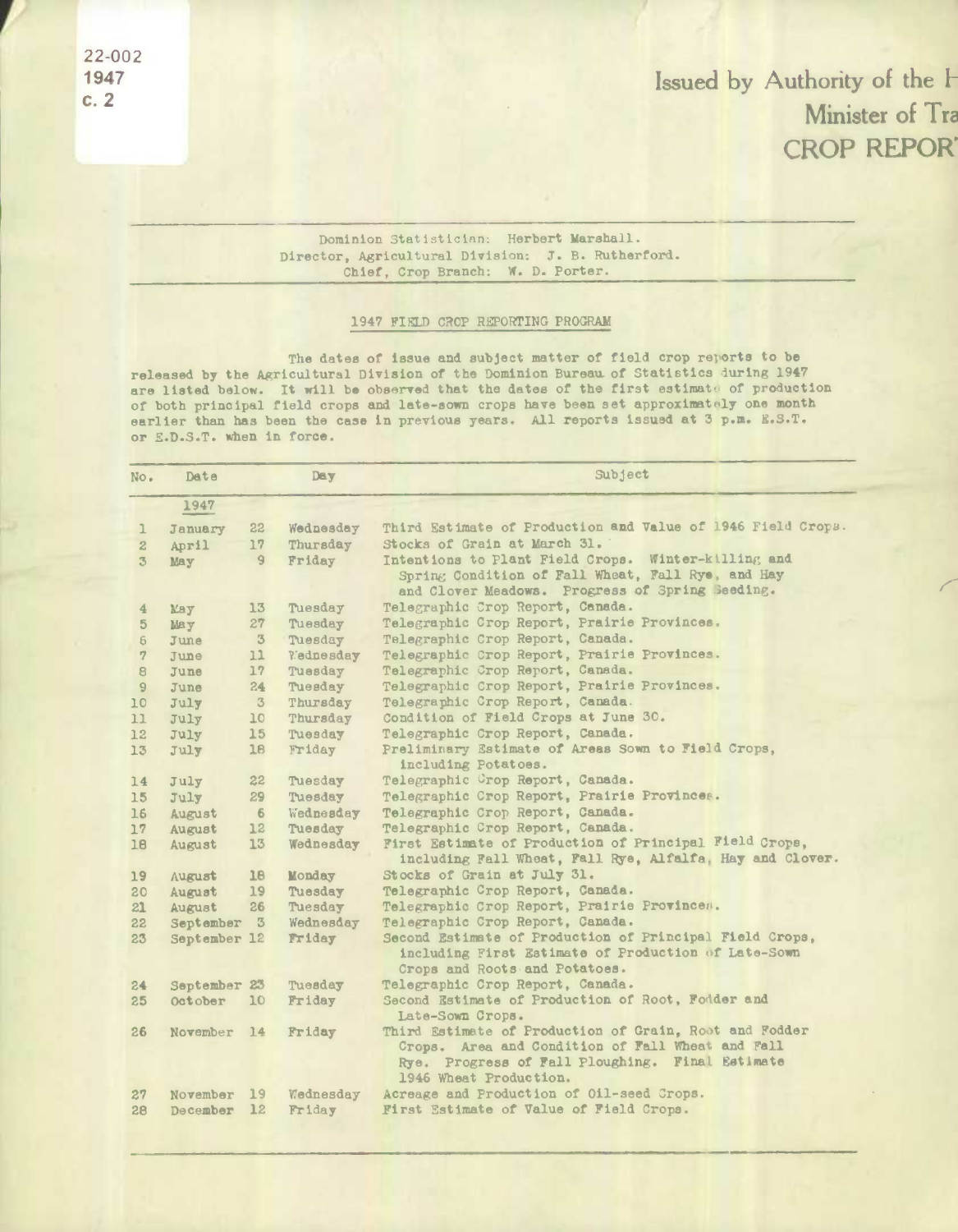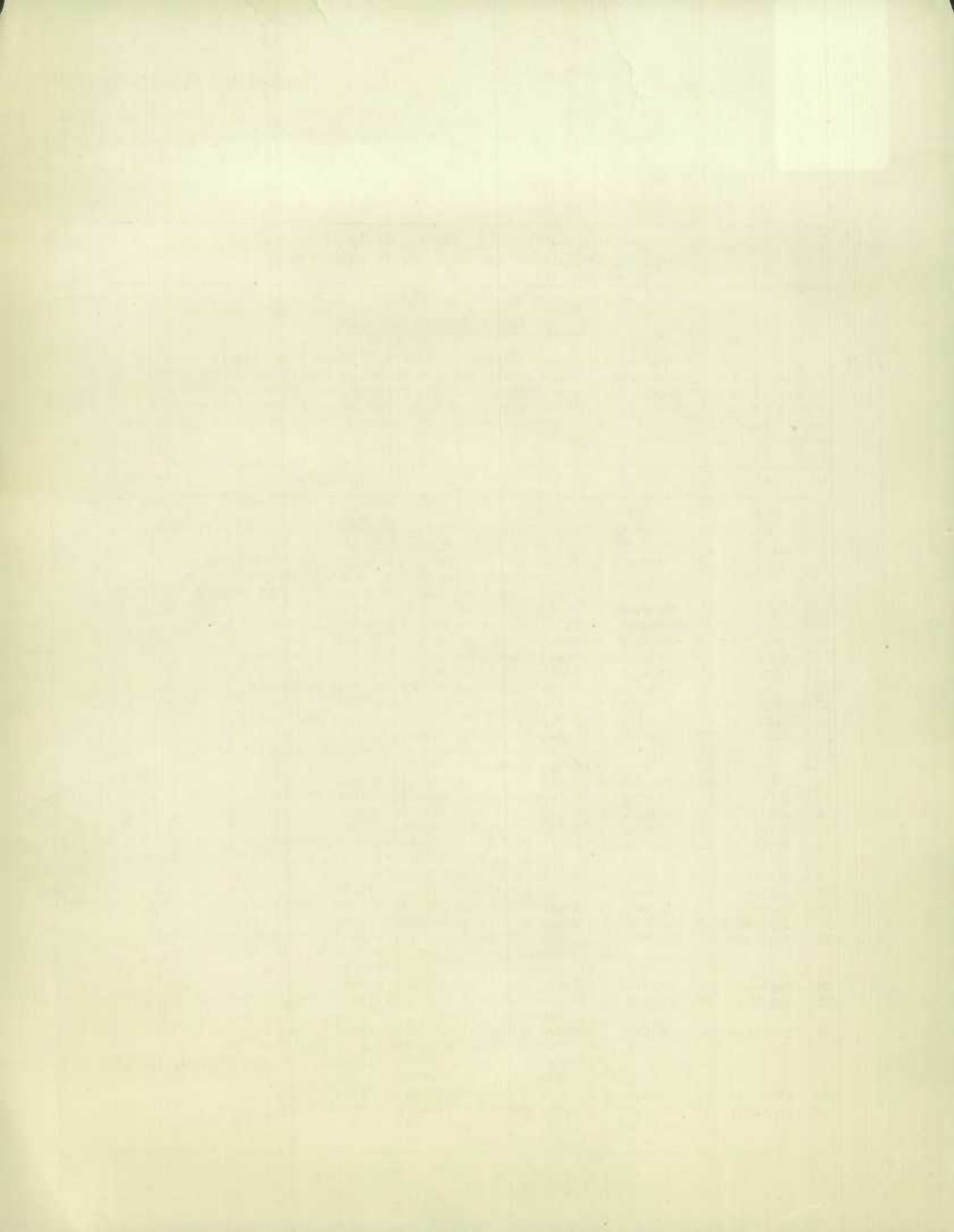**n. James A. MacKinnon, M.P., and Commerce INC CALENDAR** 

 $\overline{\phantom{0}}$ 



**JANUARY**  SMTWTF S  $\begin{array}{|c|c|c|c|}\n\hline\n1&2&3&4 \\
8&9&10&11\n\end{array}$   $\frac{1}{2}$ 5 6 7 8 9 10 11 12 13 14 15 16 17 18  $\begin{array}{|c|c|c|c|c|}\n 19 & 20 & 21 & 22 & 23 & 24 & 25 \\
 26 & 27 & 28 & 29 & 30 & 31 & - \n\end{array}$ 

|                | <b>FEBRUARY</b> |    |                          |              |             |    |  |  |  |
|----------------|-----------------|----|--------------------------|--------------|-------------|----|--|--|--|
| S              | M               | T  | W                        | T            | $\mathbf F$ | S  |  |  |  |
|                |                 |    |                          |              |             |    |  |  |  |
| $\overline{2}$ | 3               |    | $\overline{\mathcal{L}}$ | 6            |             | 8  |  |  |  |
| 9              | 10              | 11 | 12                       | 13           | 14          | 15 |  |  |  |
| 16             | 17              | 18 | 19                       | 20           | 21          | 22 |  |  |  |
| 23             | 24              | 25 |                          | $26 \mid 27$ | 28          |    |  |  |  |

|                | MARCH |    |    |    |    |    |  |  |  |  |
|----------------|-------|----|----|----|----|----|--|--|--|--|
| S              | M     | T  | W  | T  | F  | S  |  |  |  |  |
|                |       |    |    |    |    |    |  |  |  |  |
| $\overline{2}$ | 3     | 4  | 5  | 6  | 7  | 8  |  |  |  |  |
| $\mathbf Q$    | 10    | 11 | 12 | 13 | 14 | 15 |  |  |  |  |
| 16             | 17    | 18 | 19 | 20 | 21 | 22 |  |  |  |  |
| 23             | 24    | 25 | 26 | 27 | 28 | 29 |  |  |  |  |
| 30             | 31    |    |    |    |    |    |  |  |  |  |

|    | APRIL |     |                |    |               |                 |  |  |  |  |  |
|----|-------|-----|----------------|----|---------------|-----------------|--|--|--|--|--|
| S  |       | M/T | W              | T  | $\mathbf F$   | S               |  |  |  |  |  |
|    |       |     |                |    |               |                 |  |  |  |  |  |
|    |       | 1   | $\overline{2}$ | 3  | $\mathcal{A}$ | $5\overline{)}$ |  |  |  |  |  |
| 6  | 7     | 8   | 9              | 10 | 11            | 12              |  |  |  |  |  |
| 13 | 14    | 15  | 16             | 17 | 18            | 19              |  |  |  |  |  |
| 20 | 21    | 22  | 23             | 24 | 25            | 26              |  |  |  |  |  |
| 27 | 28    | 29  | 30             |    |               |                 |  |  |  |  |  |

|    | MAY         |    |    |    |             |         |  |  |  |
|----|-------------|----|----|----|-------------|---------|--|--|--|
| S  | M           | T  | W  | T  | $\mathbf F$ | S       |  |  |  |
|    |             |    |    |    |             |         |  |  |  |
|    | $\tilde{S}$ | 6  |    | 8  | Q           | 3<br>10 |  |  |  |
| 11 | 12          | 13 | 14 | 15 | 16          | 17      |  |  |  |
| 18 | 19          | 20 | 21 | 22 | 23          | 24      |  |  |  |
| 25 | 26          | 27 | 28 | 29 | 30          | 31      |  |  |  |

|    |                |    | JUNE |    |             |    |
|----|----------------|----|------|----|-------------|----|
| S  | M              | Υ  |      | Τ  | $\mathbf F$ | S. |
|    |                |    |      |    |             |    |
| 1  | $\overline{2}$ | 3  |      | 5  | 6           |    |
| 8  | g              | 10 | 11   | 12 | 13          | 14 |
| 15 | 16             | 17 | 18   | 19 | 20          | 21 |
| 22 | 23             | 24 | 25   | 26 | 27          | 28 |
| 29 | 30             |    |      |    |             |    |

|    | JULY |              |              |               |              |                |  |  |  |  |
|----|------|--------------|--------------|---------------|--------------|----------------|--|--|--|--|
| S  | M    | $\mathbb{T}$ | W            | $\mathsf{T}$  | $\mathbf{F}$ | S              |  |  |  |  |
|    |      |              | 2            | $\mathcal{F}$ |              | $\overline{a}$ |  |  |  |  |
| 6  |      |              | <sup>Q</sup> | 10            |              | 12             |  |  |  |  |
| 13 | 14   | 15           | 16           | 17            | 18           | 19             |  |  |  |  |
| 20 | 21   | 22           | 23           | 24            | 25           | 26             |  |  |  |  |
| 27 | 28   | 29           | 30           | 31            |              |                |  |  |  |  |

| <b>AUGUST</b> |                                 |    |    |    |    |                |  |  |  |  |
|---------------|---------------------------------|----|----|----|----|----------------|--|--|--|--|
| S             | T<br>Υ<br>S<br>$\mathbf F$<br>M |    |    |    |    |                |  |  |  |  |
|               |                                 |    |    |    | 1  | $\overline{2}$ |  |  |  |  |
| 3             |                                 | 5  | 6  |    | 8  | Q              |  |  |  |  |
| 10            | 11                              | 12 | 13 | 14 | 15 | 16             |  |  |  |  |
| 17            | 18                              | 19 | 20 | 21 | 22 | 23             |  |  |  |  |
| 24            | 25                              | 26 | 27 | 28 | 29 | 30             |  |  |  |  |
| 31            |                                 |    |    |    |    |                |  |  |  |  |

| <b>SEPTEMBER</b> |    |                 |    |    |             |    |  |  |  |  |
|------------------|----|-----------------|----|----|-------------|----|--|--|--|--|
| S                | M  | T               | W  | Υ  | $\mathbf F$ | S  |  |  |  |  |
|                  |    |                 |    |    |             |    |  |  |  |  |
|                  | ı. | $\overline{2}$  | 3  | 4  | 5           | 6  |  |  |  |  |
| 7                | 8  | $\mathbf Q$     | 10 | 11 | 12          | 13 |  |  |  |  |
| 14               | 15 | 16              | 17 | 18 | 19          | 20 |  |  |  |  |
| 21               | 22 | $\overline{23}$ | 24 | 25 | 26          | 27 |  |  |  |  |
| 28               | 29 | 30              |    |    |             |    |  |  |  |  |

|              | <b>OCTOBER</b>  |                          |               |                |                 |          |  |  |  |  |
|--------------|-----------------|--------------------------|---------------|----------------|-----------------|----------|--|--|--|--|
| S            | M.              | T                        | W             | T              | F               | S        |  |  |  |  |
|              |                 |                          |               |                |                 |          |  |  |  |  |
|              |                 |                          | ı.            | $\overline{2}$ | 3               | $\Delta$ |  |  |  |  |
| $\mathsf{S}$ | 6               | $\overline{\phantom{a}}$ | $\mathcal{R}$ | Q              | 10 <sup>°</sup> | 11       |  |  |  |  |
| 12           | 13              | 14                       | 15            | 16             | 17              | 18       |  |  |  |  |
| 19           | 20              | 21                       | 22            | 23             | 24              | 25       |  |  |  |  |
| 26           | 27 <sub>2</sub> | 28                       |               | 29 30          | 31              |          |  |  |  |  |

|                | <b>NOVEMBER</b> |    |              |    |             |    |  |  |  |
|----------------|-----------------|----|--------------|----|-------------|----|--|--|--|
| S              | MIT             |    | W            | T  | $\mathbf F$ | S  |  |  |  |
|                |                 |    |              |    |             |    |  |  |  |
| $\overline{2}$ | 3               | 4  | $\mathsf{S}$ | 6  |             | 8  |  |  |  |
| $\mathbf Q$    | 10              | 11 | 12           | 13 | 14          | 15 |  |  |  |
| 16             | 17              | 18 | 19           | 20 | 21          | 22 |  |  |  |
| 23             | 24              | 25 | 26           | 27 | 28          | 29 |  |  |  |
| 30             |                 |    |              |    |             |    |  |  |  |

| DECEMBER |              |                |              |    |    |    |  |  |  |  |
|----------|--------------|----------------|--------------|----|----|----|--|--|--|--|
| S        | M            | T              | W            | T  | F  | S  |  |  |  |  |
|          |              |                |              |    |    |    |  |  |  |  |
|          |              | $\overline{2}$ | $\mathbf{3}$ | 4  | 5  | 6  |  |  |  |  |
|          | $\mathbf{8}$ | Q              | 10           | 11 | 12 | 13 |  |  |  |  |
| 14       | 15           | 16             | 17           | 18 | 19 | 20 |  |  |  |  |
| 21       | 22           | 23             | 24           | 25 | 26 | 27 |  |  |  |  |
| 28       | 29           | 30             | 31           |    |    |    |  |  |  |  |